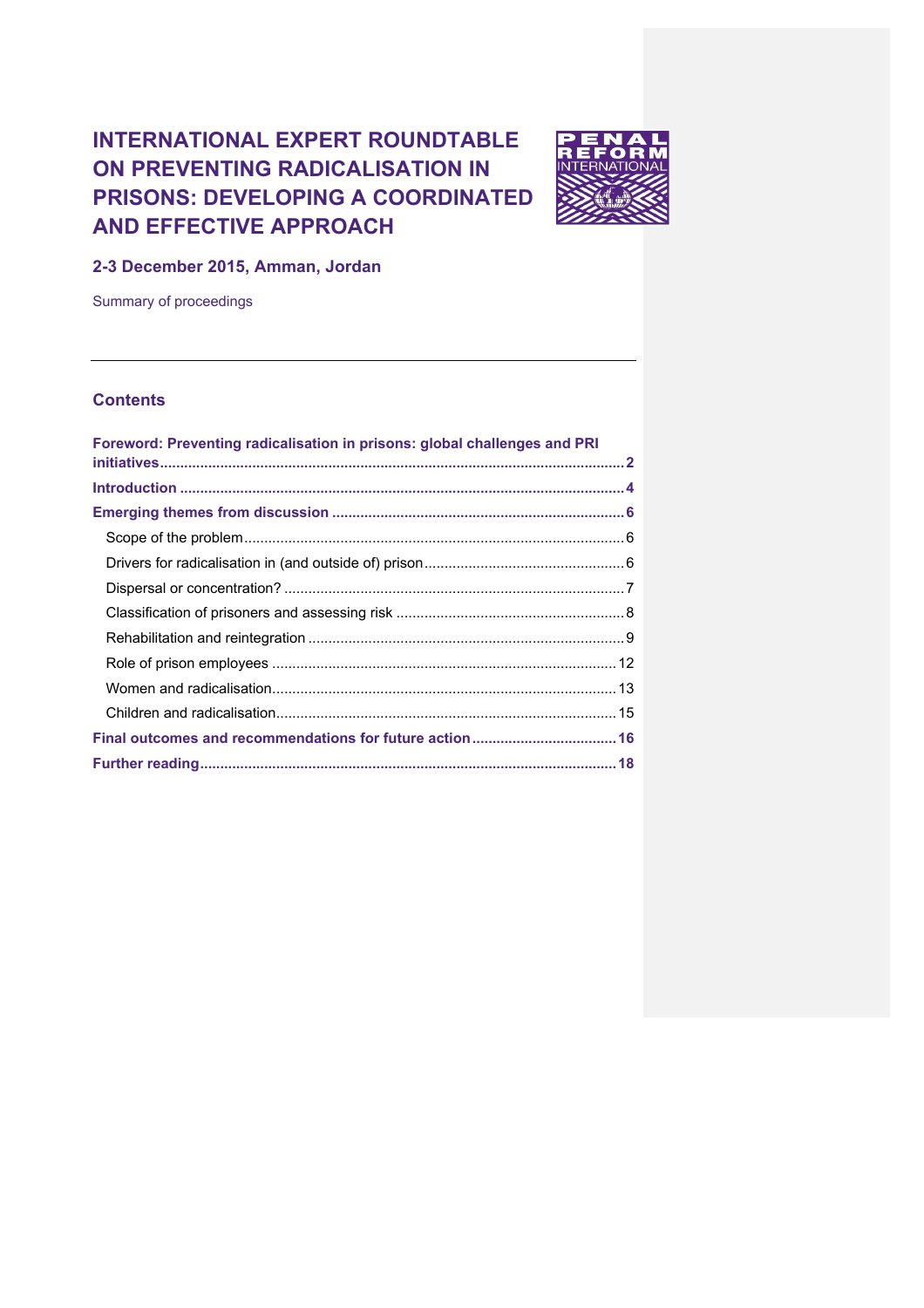# **Foreword**

#### Preventing radicalisation in prisons: global challenges and PRI initiatives

PRI has been aware for some time now that prisons can play a critical role in both triggering and reinforcing the radicalisation process. The problem is widespread, and has increasingly engaged PRI's attention over the last couple of years as a result of interactions with partners and stakeholders in Europe, Africa and South Asia, as well as through the requests made to PRI's Head Office in London and regional offices in Amman (covering the Middle East and North Africa) and Astana (covering Central Asia).

The issue was first examined in some depth through a blog entitled, 'Radicalisation and deradicalisation in prison – what should we do with violent extremist offenders?'<sup>1</sup>, written by Dr Shane Bryans for PRI, and published on our website on 25 June 2014.

PRI followed this up by actively participating in discussions initiated by the UN Office on Drugs and Crime (UNODC) on the topic of radicalisation, including contributing to the drafting process for the UNODC *Handbook on Radicalisation*<sup>2</sup> and attending a meeting in Rome in March 2015, which discussed the treatment of prisoners convicted of terrorist offences from Europe. Africa and the Middle East. PRI also attended the 13<sup>th</sup> UN Congress on Crime Prevention and Criminal Justice in Doha in April 2015 and documented the efforts of UN Interregional Crime and Justice Research Institute (UNICRI) and the United Kingdom's National Offender Management Service in developing and implementing effective intervention models on this issue.

PRI further attended a conference hosted by EuroPris on 8 June 2015 where the work being done on radicalisation in prisons in a number of European countries was extensively discussed. Particular highlights from this conference included an outline of the research conducted on behalf of EUROPRIS by the Belgian Prison Service, which looked at the experiences of 15 jurisdictions in Europe.

It was against this background that PRI decided to organise the international roundtable entitled 'Preventing Radicalisation in Prisons: Developing a Coordinated and Effective Approach' hosted by PRI's Middle East and North Africa Regional Office in Amman on 2-3 December 2015, which forms the subject of this report. The roundtable brought together a total of 30 participants from 15 countries representing the Middle East and North Africa, Sub-Saharan Africa, Europe, Central and South Asia.

It is clear from the work done by PRI so far that the biggest challenge in addressing the problem of radicalisation inside prisons is applying a human rights-based approach to meeting security and safety concerns; and that there is a real need to build strategies based on respect for human rights and compliance with international standards. PRI's strategy going forward during 2016-17 includes the following key elements:

 $\overline{a}$ 



<sup>1</sup> http://www.penalreform.org/blog/radicalisation-deradicalisation-prison-violent-extremist-offenders/ <accessed 14 April 2016>.

<sup>2</sup> Unpublished at the time of writing.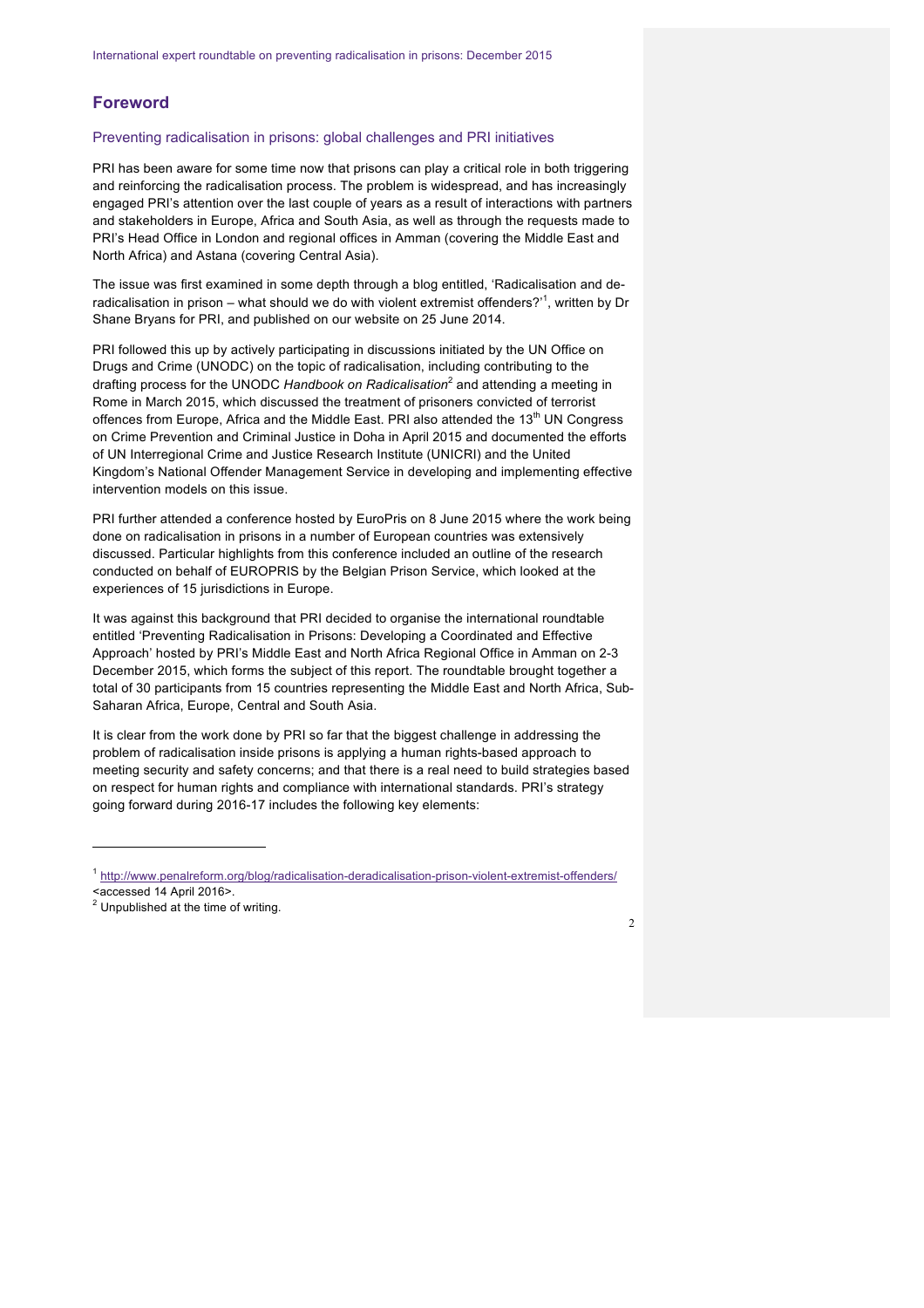- further development of international and regional standards and guidance for addressing the issue of radicalised and violent extremist prisoners to supplement what is currently available in the *Rome Memorandum* and the Council of Europe *Guidelines*;
- development of tools and in particular classification methods and also training modules to build capacity of prison personnel working with radicalised and violent extremist prisoners;
- documenting, promoting and developing effective intervention models which combine aspects of education, counselling, rehabilitation measures;
- exchanging experiences from different jurisdictions with regards to working with radicalised and violent extremist prisoners and looking specifically at the needs of women and children which has not had adequate attention to date;
- advocating for improvements to overall prison conditions, by addressing issues of overcrowding, large numbers of pre-trial detainees, lack of infrastructure and limited resources of rehabilitation, all of which fuel the growth of radicalisation inside prisons.

*Nikhil Roy, Director of Programme Development, Penal Reform International, January 2016*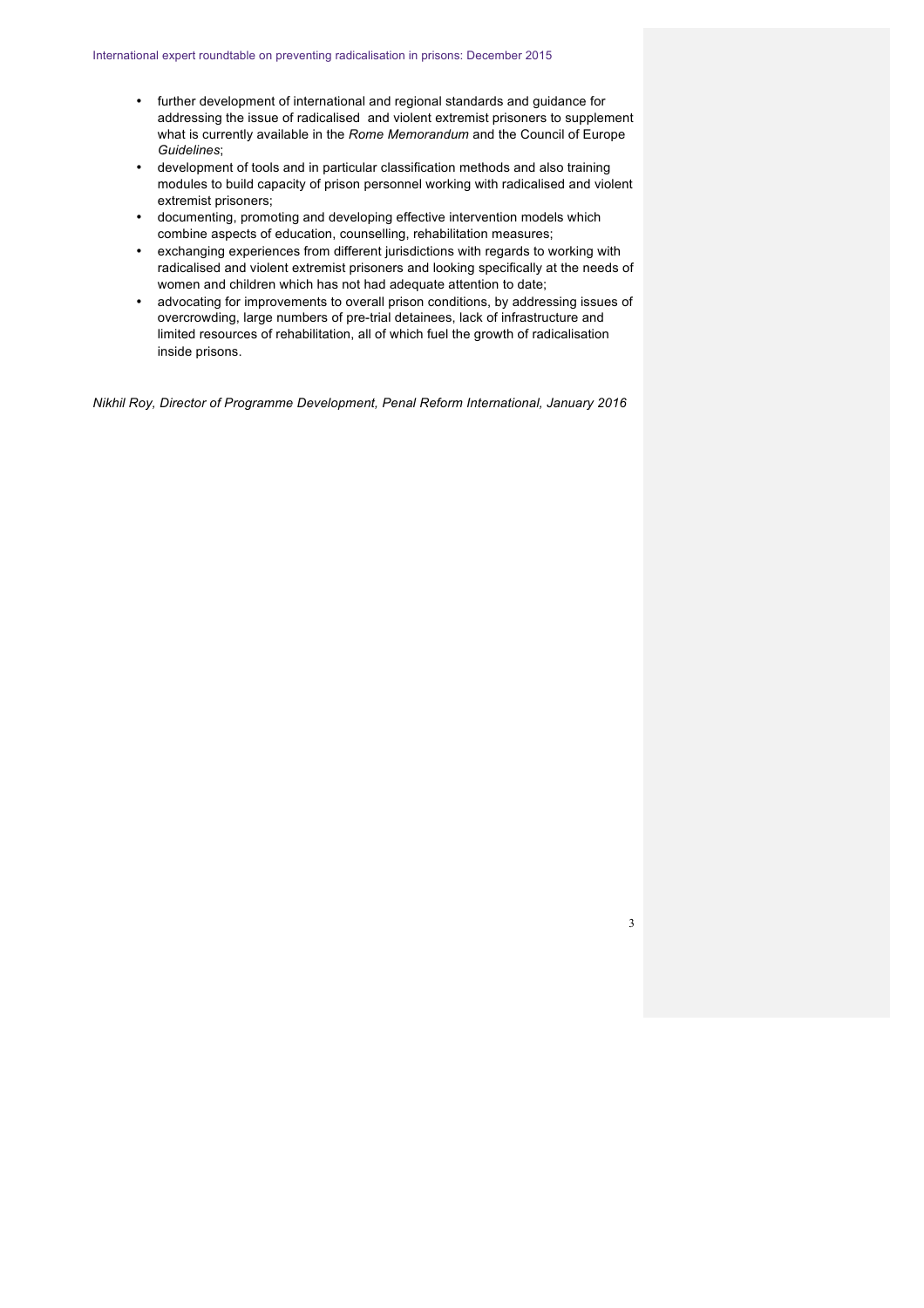# **Introduction**

 $\overline{a}$ 

The number of prisoners in prison for violent extremist and terrorist offences is believed to be increasing globally.<sup>3</sup> There is concern that such prisoners may spread extremist ideologies among the prison population and a fear that radicalised detainees will engage in extremist activities on release. The treatment of these prisoners is a defining issue for prison services who must fulfil human rights obligations, ensure their rehabilitation and reintegration, and maintain the safety and security of all prisoners in their care.

The multi-faceted role that prison services, civil society and government can play in identifying and preventing radicalisation in prison is hugely important and yet to date little research has been done on this. In order to generate discussion and to share international and regional experiences, Penal Reform International (PRI) held a roundtable on preventing radicalisation in prisons in Amman, Jordan on 2 and 3 December 2015. This two day roundtable was attended by over 30 representatives from prison authorities, ministries, embassies, Inter-Governmental Organisations, national and international Non-Governmental Organisations and research institutes. Participants came from India, Jordan, Kazakhstan, Kyrgyzstan, Kuwait, Morocco, the Netherlands, Nigeria, Norway, Saudi Arabia, Switzerland, Tanzania, Tunisia, the United Kingdom and Yemen.

The following is a summary of proceedings setting out some of the key issues that emerged during the wide-ranging discussion, looking at some of the international practice that was shared during the meeting and concluding with some practical recommendations for future action.

*"We need to focus on security but also on the treatment and rehabilitation of radicals ... We need to experiment and act as this is a risk threatening all of us." Participant, Jordan*

<sup>&</sup>lt;sup>3</sup> According to Angell and Gunaratna, there are over 100,000 convicted and suspected terrorists in detention in Europe, Asia and the Middle East, *Terrorist Rehabilitation: The US Experience in Iraq*, CRC Press, 2011.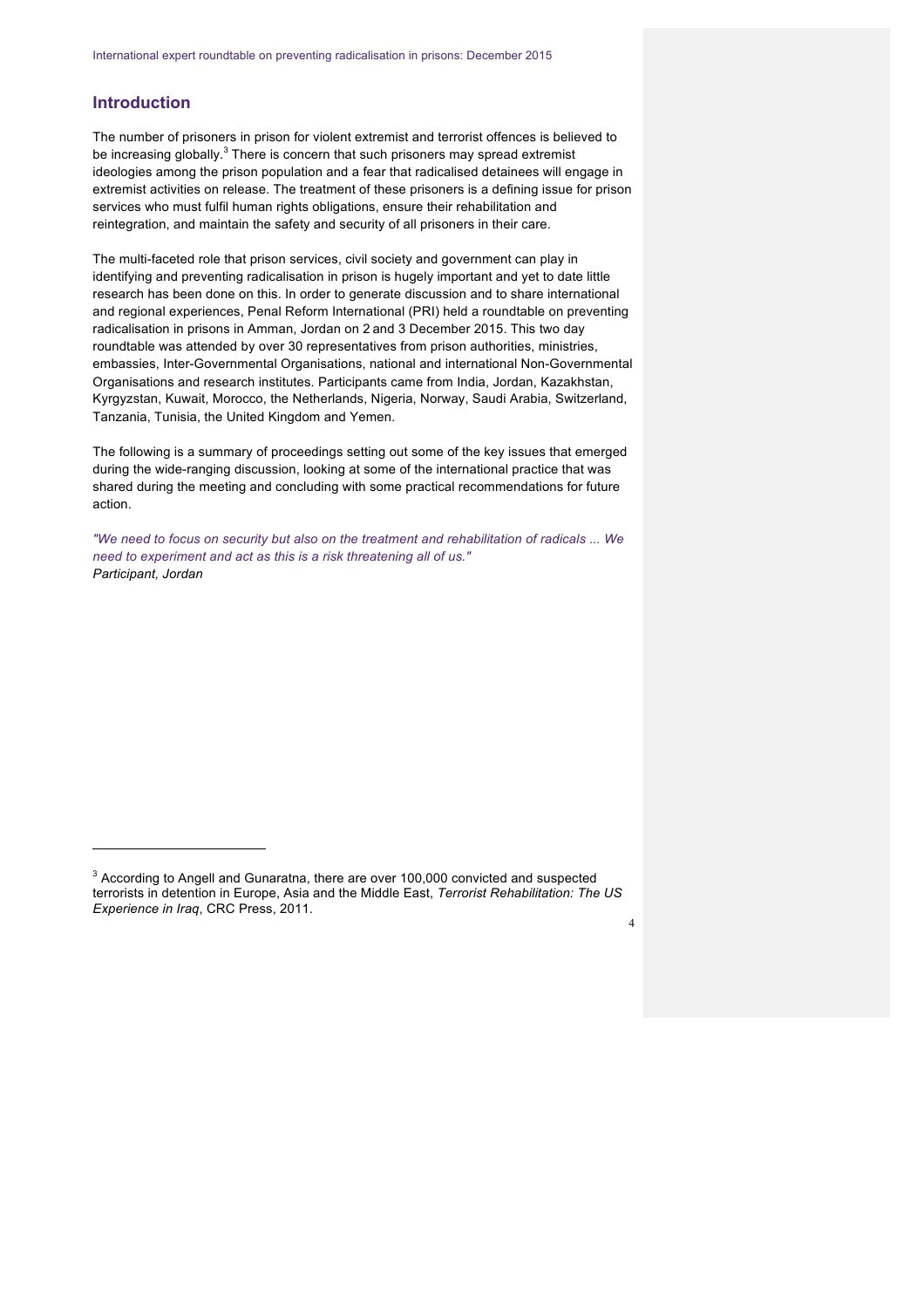# **Key definitions**

There is no internationally recognised definition of what radicalisation and violent extremism means but the Council of Europe has recently developed *Guidelines for Prison and Probation Services Regarding Radicalisation and Violent Extremism* which sets out the following definitions:

**Radicalisation** is *'a dynamic process whereby an individual increasingly accepts and supports violent extremism. The reasons behind this process can be ideological, political, religious, social, economic or personal'.*

**Violent extremism** is *'promoting, supporting or committing acts which may lead to terrorism and which are aimed at defending an ideology advocating racial, national, ethnic or religious supremacy and opposing the core democratic principles and values'.* The commentary to the *Guidelines* stresses that they are not concerned with the adoption of radical political opinions, but with the undemocratic adoption, promotion and support of violent means to obtain demands.

Source: The Council of Europe's *Guidelines for Prison and Probation Services regarding Radicalisation and Violent Extremism*, 2015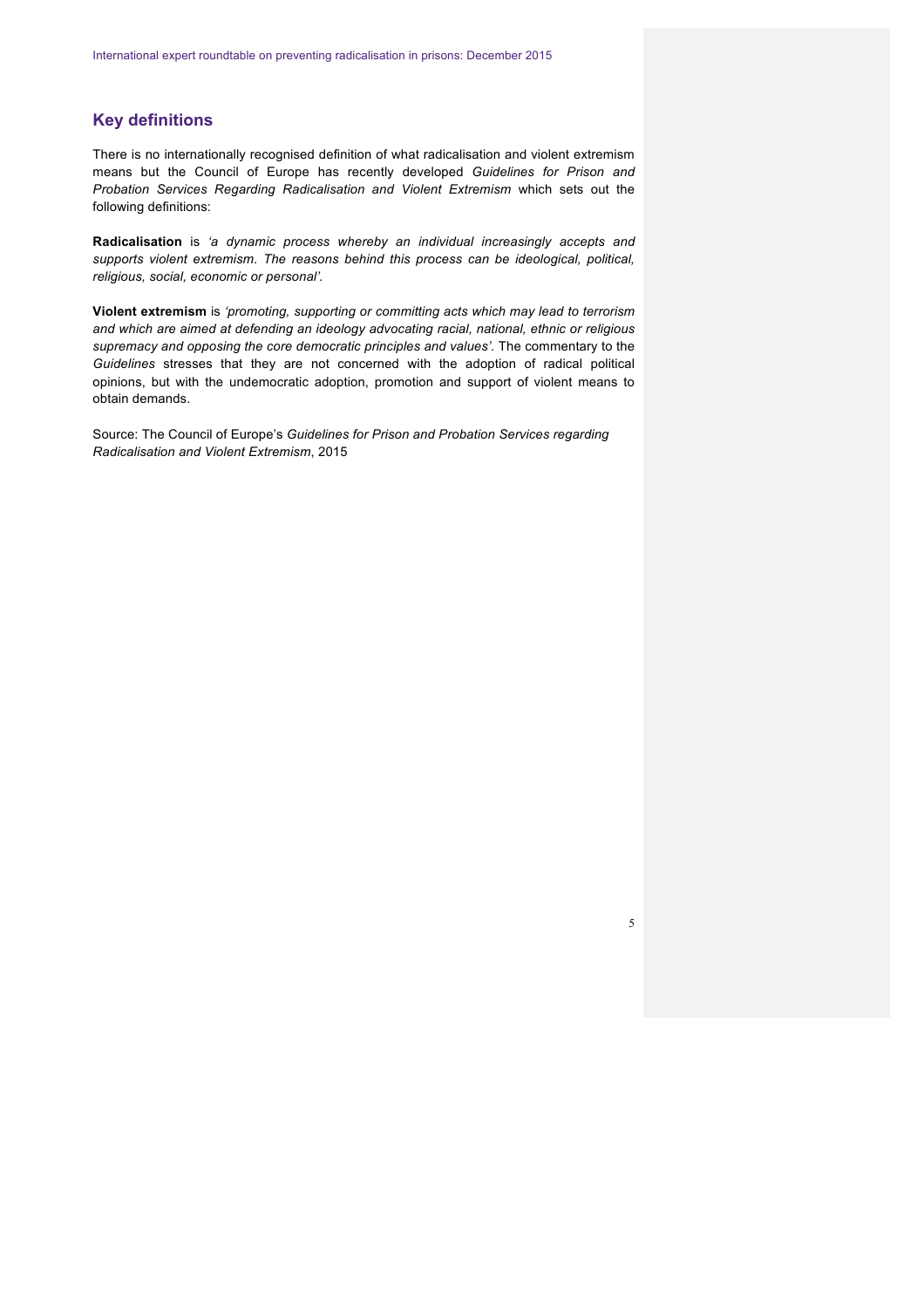# **Emerging themes from discussion**

# Scope of the problem

There are many prisoners worldwide who are convicted of or awaiting trial for violent extremist or terrorist offences. Exact data on this issue is not readily available and the problem of hard data is further complicated by differing definitions of such crimes from country to country. There was agreement around the table that much more research is needed to properly assess the scope of the problem.

## Drivers for radicalisation in (and outside of) prison

Although research has not found that there is a direct causal link between socio-economic disadvantage and radicalisation<sup>4</sup>, participants commented that prisoners in many countries often come from poor and marginalised backgrounds and have low levels of education and that this can exacerbate the risk of radicalisation whilst in prison. It was also commented that the terrorist group – known as  $1SIS<sup>5</sup>$  – recruit prisoners to violent extremism through promoting the idea that this will help to compensate or atone for their offending and the harm they may have done to their family.

Poor conditions in prisons, including overcrowding and lack of access to adequate health care as well as long periods of time in pre-trial detention, can create a context in which radicalisation can flourish and where implementation of prevention programmes is very difficult to accomplish. The way in which security forces deal with the investigation stage of proceedings can also be a driver for radicalisation and reinforce a sense of grievance and victimhood. In Nigeria, for example, courts are so congested that spending 5-10 years in pretrial detention is not unusual and antiquated colonial era infrastructure makes classification and rehabilitation very challenging. There is evidence that the terrorist group, Boko Haram, has radicalised and recruited members through prisons.

In Europe, research<sup>6</sup> has found that motivations for radicalisation both in and outside of prisons include a sense of marginalisation from society, lack of a clear identity, events in Syria, mental illness, and being a social misfit. The neurology of young people can also encourage risk taking. It is important to stress that very few people actually go on to commit violent extremist acts even though they may be radicalised.

*'An inclusive, human rights-based approach is needed so that prisoners are not alienated even more.'*

 $\overline{a}$ 

 $5$  The organisation is also known as ISIL or Daesh.<br> $6$  See, for example, Silke A (ed.), Prisons, terrorism and extremism: Critical issues in management, radicalisation and reform, Routledge, 2014.



<sup>4</sup> See Jitka Maleckova, 'Impoverished terrorists: stereotype or reality?' in Tore Bjørgo (ed.), *Root Causes of Terrorism. Myths, reality and ways forward* (London: Routledge, 2005), pp33-42 who concludes that *'neither the participants nor the adherents of militant activities… are recruited predominantly from the poor…* [and] poverty on a national level does not predict the number of terrorist attacks carried out by individuals coming from a country'.<br><sup>5</sup> The organisation is also known as 19.1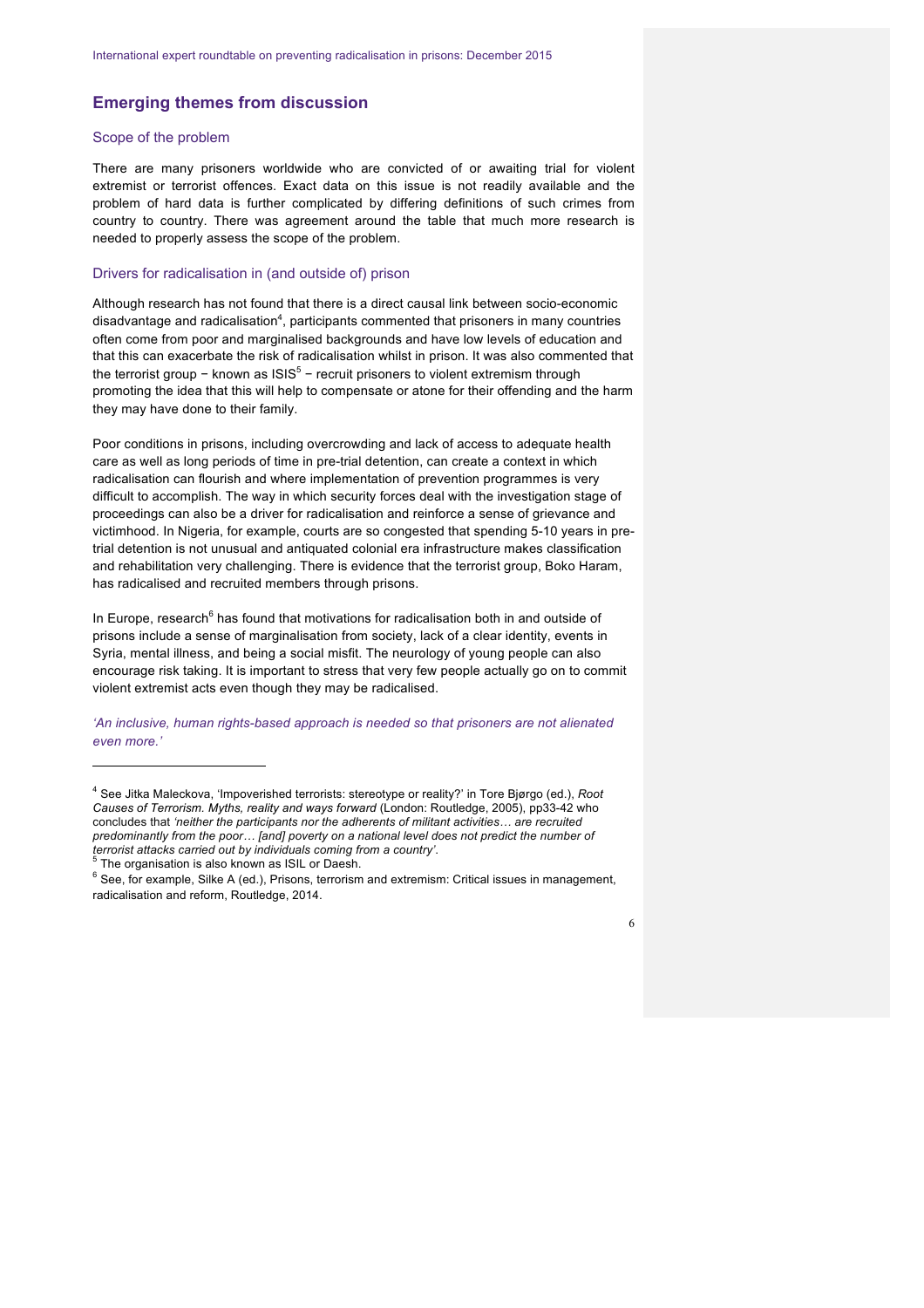## Participant, Tunisia

'*We must meet terrorism with democratic openness*.' Participant, Norway

#### Dispersal or concentration?

Discussion centred on whether to disperse prisoners deemed to be at risk of radicalising other prisoners within the general prison population or to hold them separately in concentrated units. Several participants from prison authorities emphasised that holding prisoners in isolation from others was damaging to physical and psychological health and well-being and likely to prevent rehabilitation.

The experience in Europe on this question is varied. Historically, both Ireland and Germany had concentration models for extremist republican and left-wing offenders in the 1970s and 1980s, which generated problems of societal unrest and intensified extremist violence. Currently most countries in Europe have a policy of dispersing terrorists among a small number of high-security prisons, although in the Netherlands there are three concentrated units holding terrorist offenders. There was consensus that the optimal approach will vary from individual case to individual case: for example, a prisoner recently returned from Syria may in fact be disillusioned and not present a risk to other inmates in terms of radicalisation so it may be appropriate for him or her to be integrated with other inmates.

A very practical issue is that in many prisons in the Middle East and North Africa region (MENA), prisoners live and sleep in dormitories holding up to 80 or 100 prisoners at a time. There are very few cell-based alternatives in which prisoners who are assessed to be a risk of radicalising other prisoners can be held separately from the main prison population. In Tunisia, there is a real problem with the lack of classification of prisoners, and lack of separation of pre-trial or convicted. Morocco historically concentrated terrorist prisoners but they are now dispersed across half of the prison estate, in part to enable closer relationships with families. The exception to this approach of integration is the Kingdom of Saudi Arabia which has five prisons dedicated for terrorist offenders.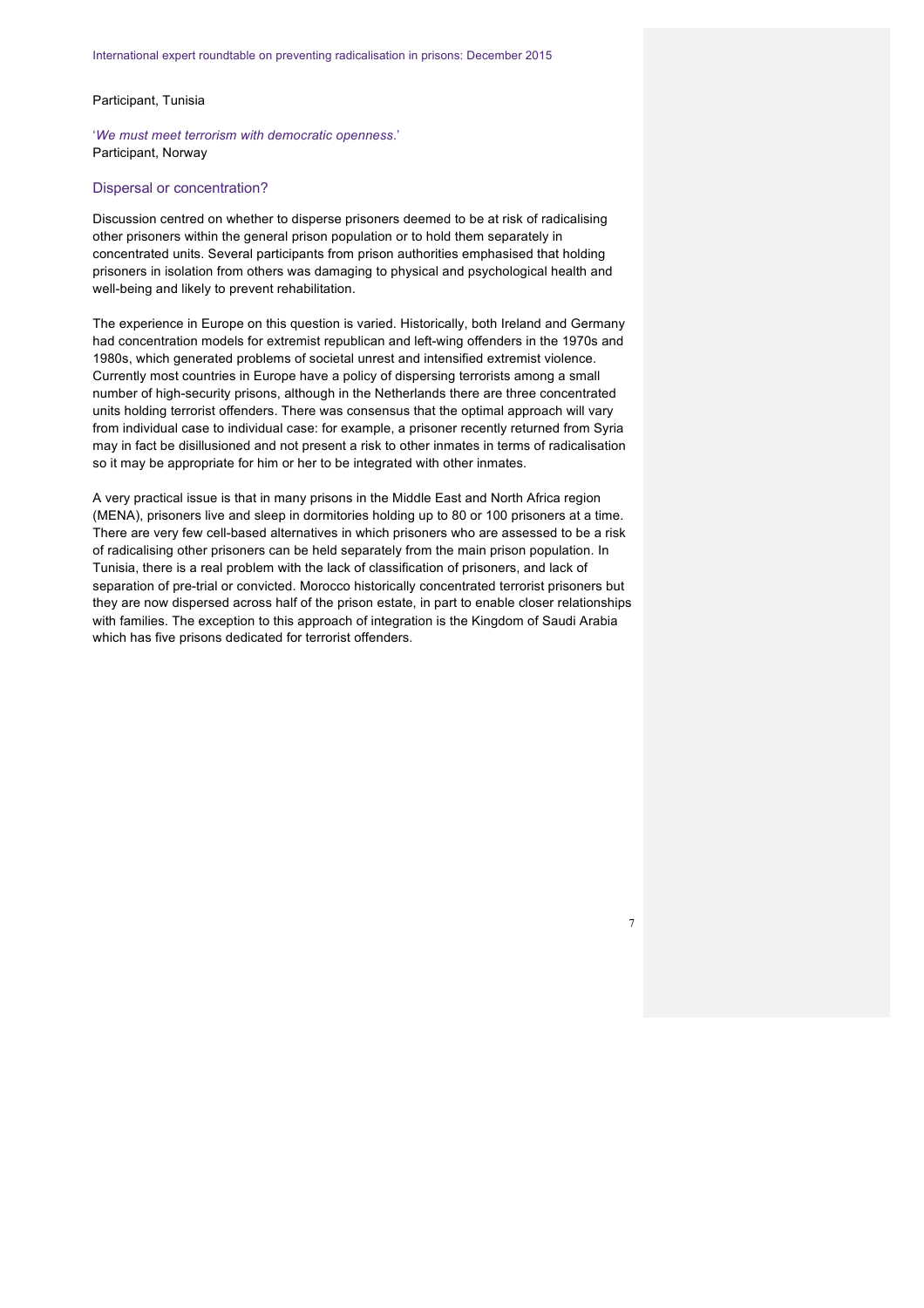## Classification of prisoners and assessing risk

### **Rome Memorandum**

*Good Practice Number 3: An important first step can be developing an effective intake, assessment & classification system for new inmates.* 

The important first steps in correctional management begin when a new inmate enters the prison facility. Target populations of rehabilitation programs could thus be narrowly and unambiguously defined according to set criteria. Knowing as much as possible about the inmate's personal background, criminal history, personality traits, ideology and behaviour in prison is important for making sound classification decisions and in designing effective individual rehabilitation programs.

Source: *Rome Memorandum on Good Practices for Rehabilitation and Reintegration of Violent Extremist Offenders*, Global Counterterrorism Forum, 7-8 June 2012

A risk assessment process on admission is essential and can be the foundation for important decisions about security classification, allocation to different facilities and separating individual prisoners from the general prison population in order to prevent radicalisation. It is also vital as a means to gather information about suitable rehabilitation interventions. In general, the consensus amongst participants was that existing tools are not sufficient and extremist prisoners require specialised or at least additional tests to determine the risk of future violence.

Two risk assessment tools used in Europe and elsewhere for extremist prisoners were discussed: the Extremist Risk Guidance 22+ (ERG22+), developed by the British National Offender Management Service which assesses offenders on 22 cognitive and behavioural factors theoretically associated with extremism; and the Violent Extremism Risk Assessment protocol (VERA 2) developed by D E Pressman and J Flockton for use with prisoners convicted of extremist violence or terrorist offences, which is used in the Netherlands (as well as other countries such as Australia), and which the authors themselves acknowledge is not a 'silver bullet for prediction'. Participants commented that such tools need to be put into specific country contexts, particularly in terms of new forms of religious ideology. It was also noted that gender differences were not properly addressed in VERA 2 and that the tool did not assess the willingness or otherwise of prisoners to be part of a rehabilitative intervention.

Information about the application of VERA 2 was shared with participants by the Radicalisation Awareness Network (RAN), a Europe-wide umbrella of practitioners involved in countering violent radicalisation. VERA 2 allows for a baseline to be developed and then for further assessments to be conducted at different stages. It is intended to be used by a wide variety of different professionals including psychologists, prosecutors and prison officials, but all of them will require extensive training in using the tool appropriately and effectively. It is not a stand-alone test but designed to be used in conjunction with a wide range of other information about the prisoner.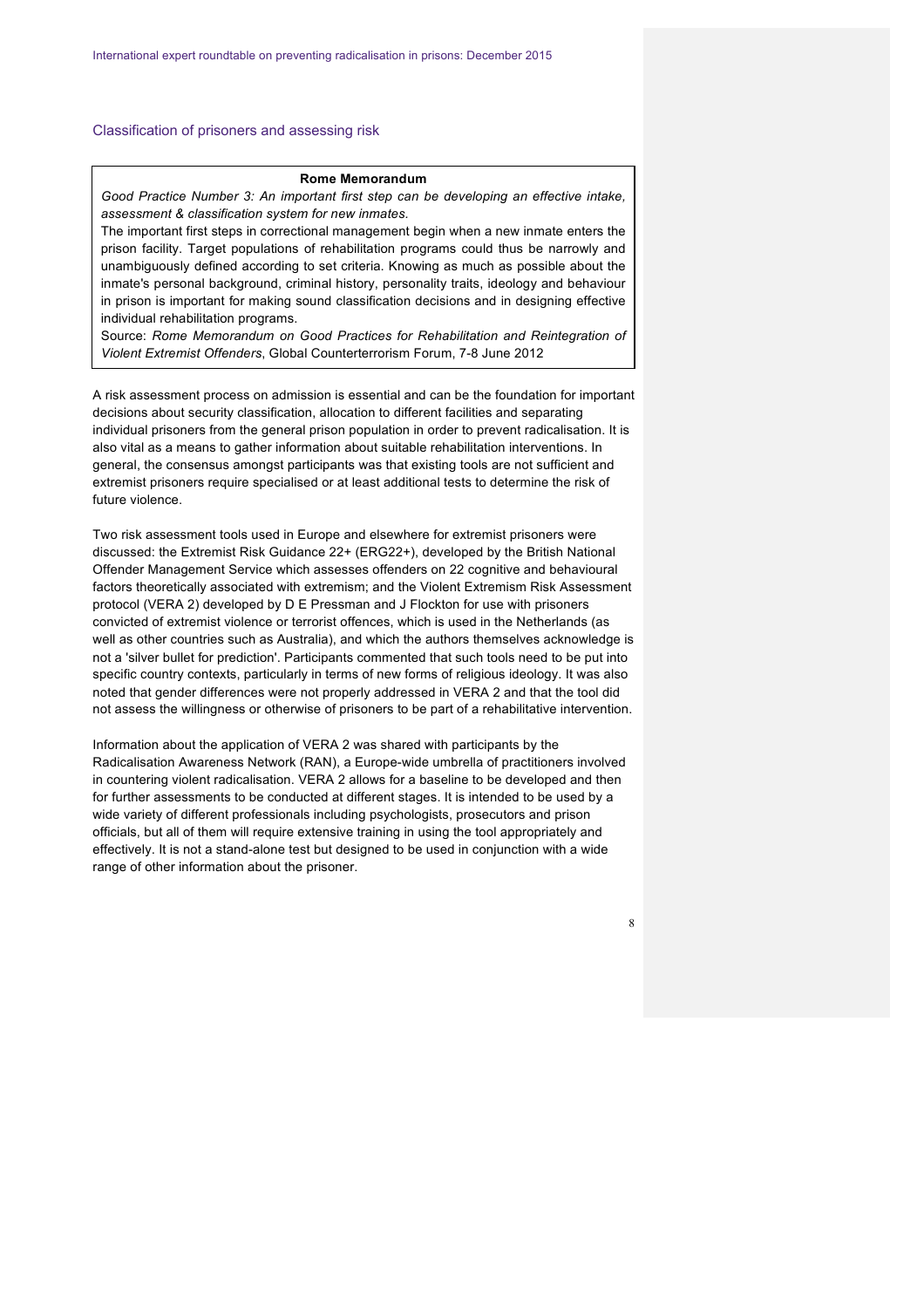# **Summary of scored areas for VERA 2 according to whether the risk is low, moderate or high**

**Belief and attitudes**: attachment to ideology justifying violence; victim of personal or group injustice and grievances; dehumanisation of identified targets of injustice; rejection of democratic pluralistic society and values; feelings of hate, frustration, persecution and/or alienation; hostility to national collective identity/identity conflict; lack of understanding or empathy for those outside own group.

**Context and intent:** seeker, consumer, developer of violent extremist materials; Identification of target (person, place, group) in response to perceived injustice; active personal contact with violent extremists; anger and expressed intent to act violently; Expressed desire to die for cause or martyrdom; expressed intent to plan, prepare violent action; susceptible to influence, authority, indoctrination.

**History and capability:** early exposure to pro-violence militant ideology; network of family, friends involved in violent action; prior criminal history of violence; tactical, paramilitary, explosives training; extremist ideological training; access to funds, resources, organizational skills.

**Commitment and motivation:** driven by perceived noble cause/glorification of violent action/ religious obligation; driven by opportunism, excitement, adventure; driven by comradeship, group belonging, status in group, social needs; driven by moral imperative, moral superiority, identity; driven by excitement, adventure.

**Protective items:** Re-interpretation of ideology less rigid, absolute; rejection of violence to obtain goals; change of vision of enemy; involvement with offence-related programs; community support for non-violence; family support for non-violence.

#### **Rome Memorandum**

*Good Practice Number 2: Good prison standards and practices can offer an appropriate starting point for building an effective, safe and smoothly operating rehabilitation program.* Counter-extremism and rehabilitation programs have the best chance of succeeding when they are nested in a safe, secure, adequately resourced, and well operated custodial setting where the human rights of prisoners are respected. Source: *Rome Memorandum on Good Practices for Rehabilitation and Reintegration of Violent Extremist Offenders*, Global Counterterrorism Forum, 7-8 June 2012

Rehabilitation and reintegration

'*Ideology is not defeated by authority and power. It is defeated by alternative ideology and good arguments.'*

Participant, Kingdom of Saudi Arabia

*'Rehabilitation is a cost-effective investment.'*

**Formatted:** Font:11 pt

 $\overline{Q}$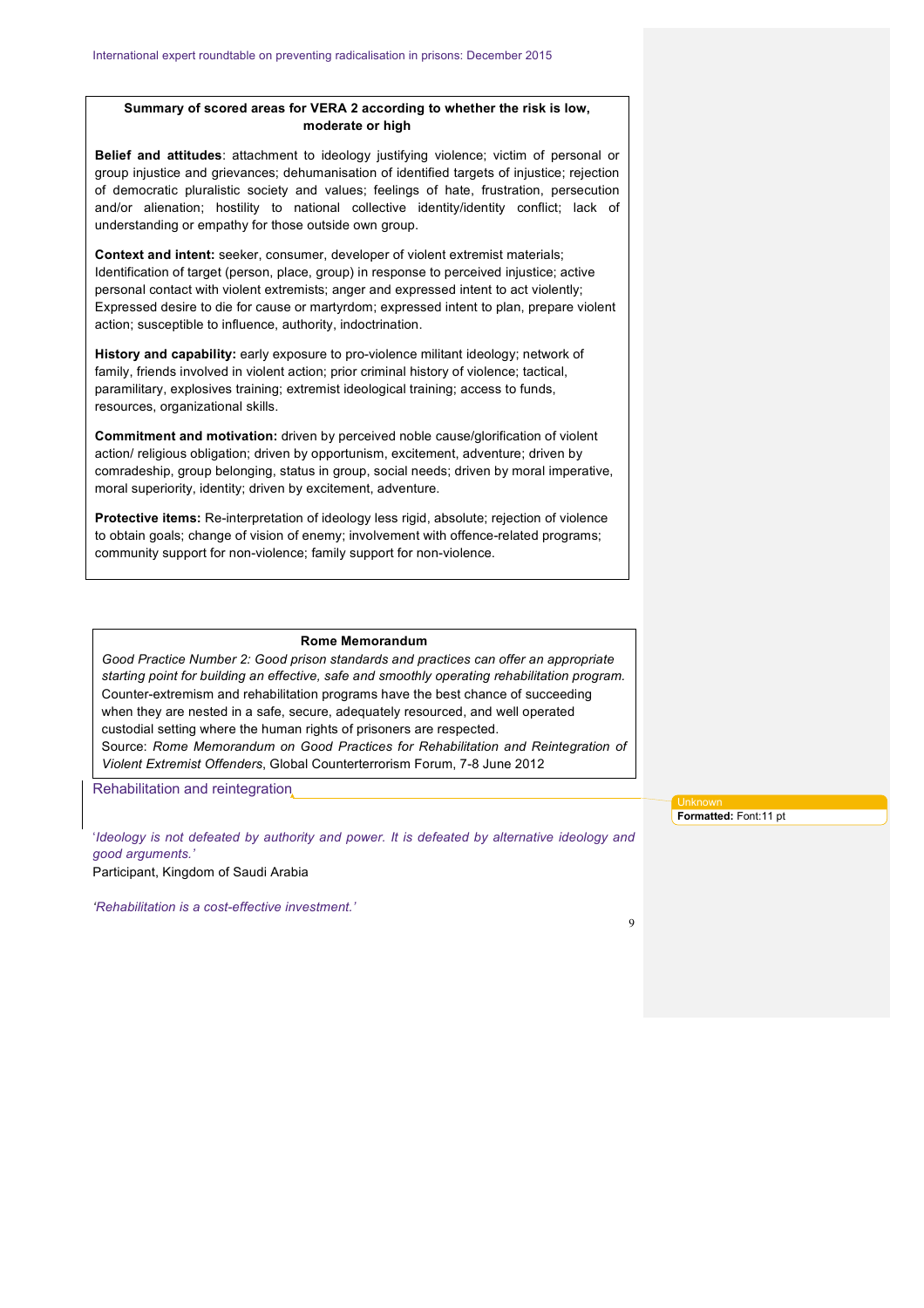# Participant, Jordan

 $\overline{a}$ 

Policymakers have to decide whether extremist offenders should be subject to regular rehabilitation and reintegration interventions or whether new programmes are needed that are specifically tailored to their unique needs and challenges. These could include religious counselling and support with stigmatisation arising from being classified as a terrorist offender. A wide variety of different rehabilitation measures were discussed during the roundtable, including counselling, dialogue, religious teaching and disengagement. It was acknowledged that the knowledge base about the nature and impact of such efforts remains relatively weak.

# **Kingdom of Saudi Arabia (KSA)**

Representatives from KSA presented their approach to rehabilitating and reintegrating violent extremist prisoners. This work began in KSA in 2005. Once radicalised prisoners have concluded their sentences they are placed in a separate centre akin to a village and here they are referred to as beneficiaries (the programme is not for pre-trial detainees nor for prisoners serving their sentence). A concerted effort is made to persuade them to live a normal life on release and to 'win their hearts and minds'. As of 2015, around 3,000 people have gone through the process.

The beneficiaries are exposed to a very broad range of classroom and extracurricular programmes such as religious instruction, history, politics, self-development, sport, art therapy and psychological counselling including positive thinking (particularly popular with younger beneficiaries). They work with centre employees but also external people, including doctors, influential clerics, academics, psychiatrists and psychologists. In some cases, beneficiaries have been serving very long sentences and need help to prepare them for social changes that have taken place during their sentence.

A great deal of emphasis is placed upon religious programmes to correct concepts of *jihad*<sup>7</sup> and *takfir<sup>8</sup>* which, the representative explained, are both areas where there is a great deal of confusion relating to treatment of non-Muslims. A recent innovation has been the introduction of history classes challenging a view that violence has effected positive change in the past and introducing them to ideas about Islam spreading through peace (for example in Indonesia). They are also shown that engaging in international organisations and making political treaties with non-Muslims is not wrong. The many contradictions of ISIS are carefully pointed out.

Another important strand to reintegration is the focus on building family, and social relationships. Families are permitted to visit the centres which has an important effect in terms of preventing further radicalisation within families.

<sup>7</sup> There is no agreed definition for the term *jihad* but here it is used to refer to an external physical struggle against non-Muslims.<br><sup>8</sup> Again there is no agreed definition of *takfir* but it is used in this context to refer to the

practice of accusing other Muslims, as well as non-Muslims, of impurity.

<sup>10</sup>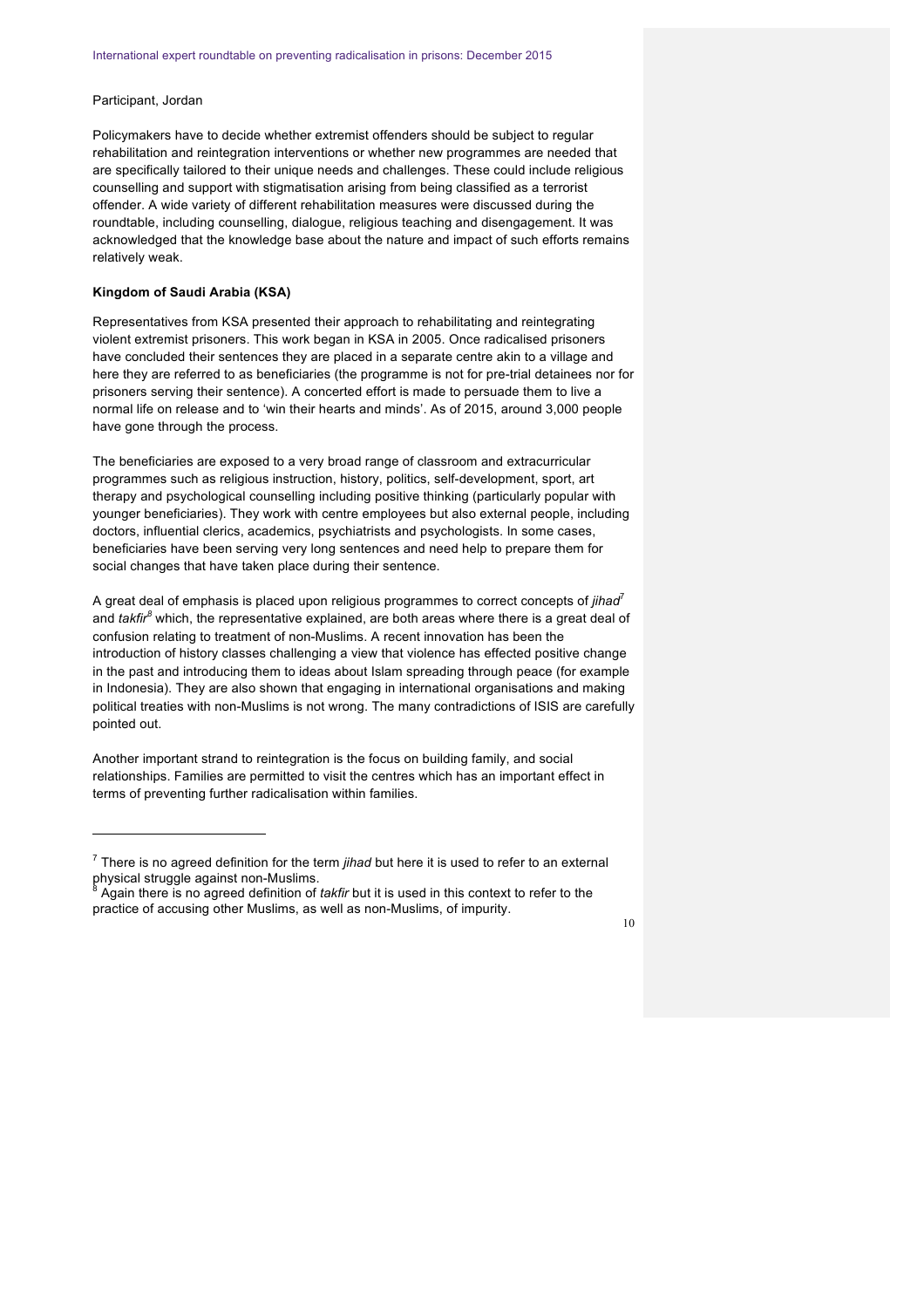There is explicit recognition that beneficiaries can acquire enhanced social status fighting with terrorist groups in Syria: they may be leaders, have two wives and have *fatwa* decisionmaking experience, which is very different from their experience living with no or little status in KSA.

The objective is for beneficiaries to abandon violence, not to become secular or liberal. If they abandon violence, for example, then this can enable life without extremism to resume so they can get married and have a job.

After release, there is an extensive follow-up programme and contact with the beneficiary and his or her family that includes financial support for a limited time and training and education. The programme cannot guarantee a job but does try to provide one and actively encourages marriage as this is seen to have a protective effect.

In order to implement this programme it is vital to have high-quality practitioners and high levels of resources. There has also been a focus on international cooperation and sharing of this experience to help others in the field to build their capacity. The recidivism rate is estimated to be 12 per cent.

## **Morocco**

The representative from Morocco cautioned against exaggerating the spread of radicalised ideology so that it looks bigger than it is, but also noted that it is expanding in prisons. Morocco's approach is based upon identifying the socio-cultural causes of violent extremism and seeking to address them. The root causes are complex but include corruption, nepotism and a crisis of belonging felt in many Arab societies.

The response is founded upon viewing inmates first of all as citizens and in reconstructing their sense of citizenship and of societal responsibility. Their reintegration is seen as the responsibility of all in society and in Morocco the prison authorities talk of 'accompanying' them rather than 'helping' them on their release. Specifically the approach includes:

- the teaching of Islam as an antidote to extremism; representatives from the Ministry of Islamic Affairs make thousands of visits to Moroccan prisons each year;
- constant training and building capacity of prison staff;
- introducing new legislation for alternatives to imprisonment;
- education and job training for prisoners, including partnering with private companies.

### **Europe**

Information was shared about the experience in Europe of rehabilitation and reintegration. There is a distinction between de-radicalisation programmes (implying a profound shift in mind-set) which are used in Germany, and disengagement programmes, used in Sweden, where the focus is more on changing behaviour to prevent future acts of violence. The latter approach has the advantage of being able to be measured. Furthermore, there is some evidence that once someone is disengaged from extremism, they are more able to engage in the 'normal' world and obtain a job and build a family, for instance.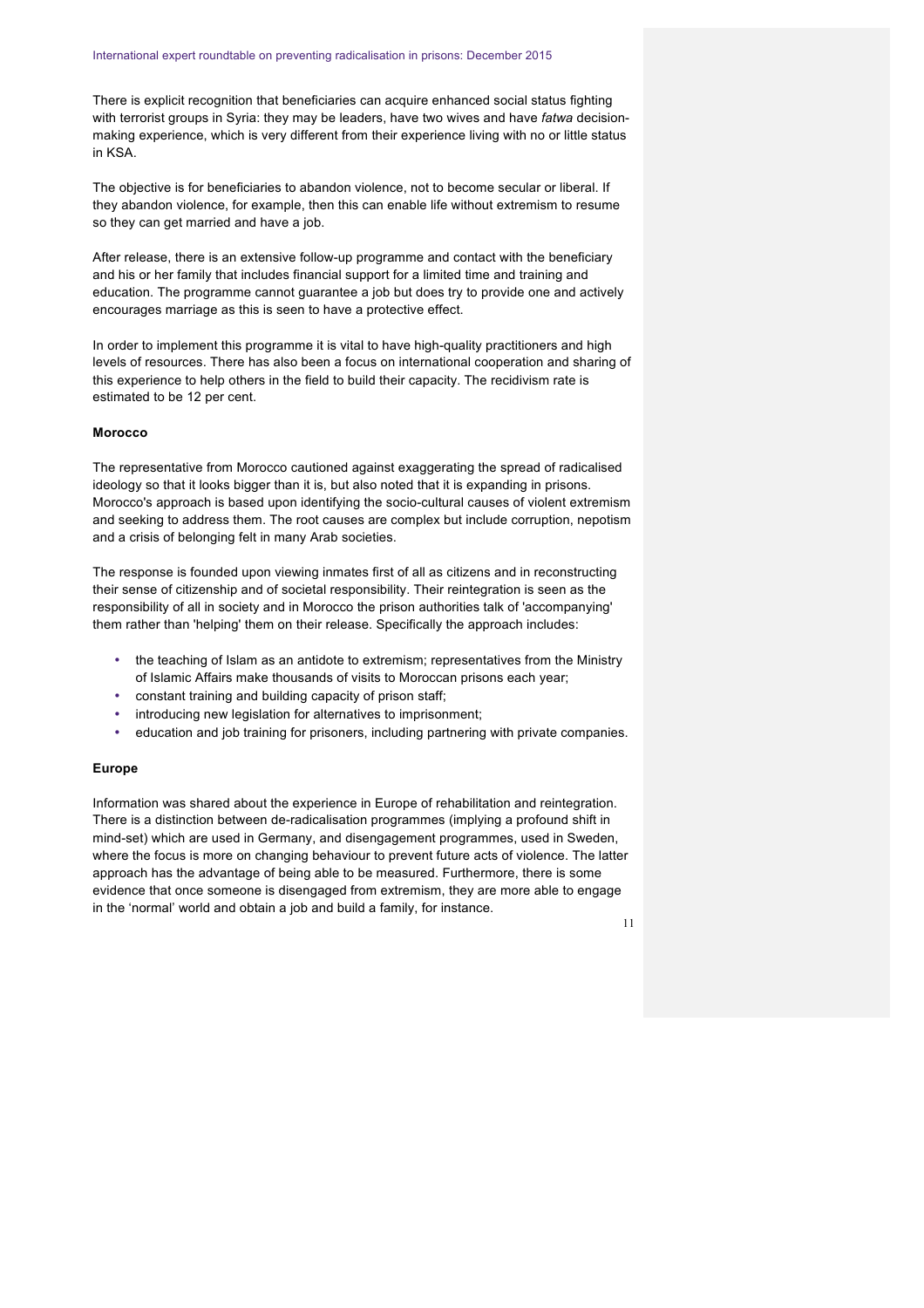In the United Kingdom, there is an acknowledgement that front line practitioners such as police or social workers often do not have the trust or credibility needed for working with violent extremists, and therefore a mentoring system has been developed whereby members of the diaspora come into prisons and encourage prisoners to disengage. For these programmes to work it is vital that the prison is a safe environment where there is a good relationship between staff and prisoners. It is also very important that different agencies − police, prison, probation, social and health care − meet and share information about prisoners. Comprehensive reintegration programmes are multifaceted and require intense collaboration and information sharing between all stakeholders.

#### **India**

In India too, terrorists have been given a stipend at the end of their sentence, as well as vocational training and support for their families. In Jammu and Kashmir, community leaders often conduct prison visits to engage with violent extremist prisoners.

# **Rome Memorandum**

*Good Practice Number 5: Ensure, as appropriate, that all relevant staff are professionally trained and educated to deal with the complexities of reintegration or rehabilitation efforts.*  Prison and other officials who are professionally involved with violent extremist offenders could be appropriately trained and educated to understand and deal with the complexities of reintegration and rehabilitation efforts. Prison staff and professionals involved in rehabilitation programs could be trained to distinguish signs of radicalization, communicate in a way that is constructive and avoids conflict, and respond appropriately to a potential extremist threat.

Source: *Rome Memorandum on Good Practices for Rehabilitation and Reintegration of Violent Extremist Offenders*, Global Counterterrorism Forum, 7-8 June 2012

# **Role of prison employees**

# *'All prison staff should be philosophers'* Participant, Tanzania

An issue that was discussed throughout the roundtable was the recruitment and training of staff to ensure they are carefully selected and trained in recognising signs of radicalisation, as well as able to secure their own safety and the safety of prisoners. It was noted that in India there had been difficulties with staff themselves being recruited by terrorist groups as 'couriers', acting either under duress or as a result of incentives.

The Council of Europe *Guidelines for Prison and Probation Services Regarding Radicalisation and Violent Extremism* present the concept of dynamic security which is defined as: 'a working method by which staff prioritise the creation and maintenance of everyday communication and interaction with prisoners based on high professional ethics. It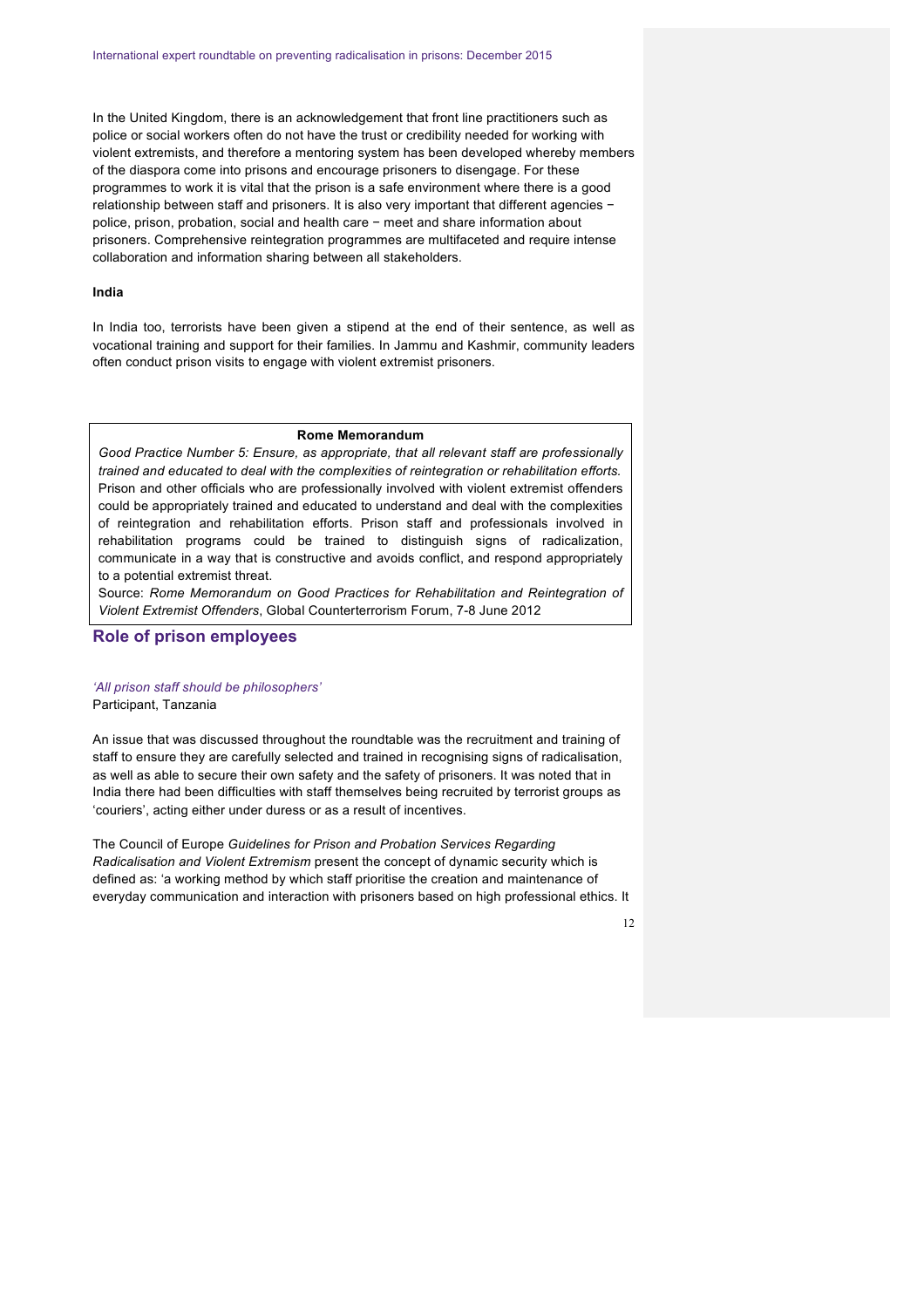aims at better understanding prisoners and assessing the risks they may pose as well as ensuring safety, security and good order, contributing to rehabilitation and preparation for release'.

International training modules for prison staff on the issue of prevention of radicalisation are currently being developed by a number of international bodies, including the Global Counterterrorism Forum, the International Centre for Counter-Terrorism in the Hague, the United Nations Office on Drugs and Crime and the Global Centre on Cooperative Security.

### Women and radicalisation

A representative from PRI gave a presentation on the role of women in radical and extremist organisations which covered a wide number of issues set out below.

There is clear participation of women in the terrorist group, ISIS, in many different guises, including recruiting others, marriage and violent acts including suicide attacks; an estimated 40 per cent of ISIS is female. The paradox is that women are not allowed to work or seek education in these organisations.

Very little research has been done on their motivations for engaging with ISIS, and the following suggestions are based upon anecdotal evidence:

- as a response to violence she has witnessed; extremist entities provide safe havens for women;
- exclusion from public life of women, both economic and political;
- to gain self-esteem and a sense of accomplishment by taking on roles that are not conventional but are challenging societal gender norms;
- ignorance of issues of religion due to the limited number of women who present moderate religious thinking. Many women accept false interpretation of religious texts since they have limited sources of alternatives. Extremists fill this vacuum and thereby achieve influence;
- influence of male family members, particularly if there is a limited platform for women outside of the family; the main recruiters are husbands, brothers and fathers;
- extensive influence of social media since it is open source;
- wide availability of TV channels with extremist preachers targeting women.

The representative outlined the following forms of participation in extremism amongst women:

- raising awareness amongst other women in conservative societies women are often very close to each other (see below);
- raising money to fund extremist actions;
- investigation and interrogation in conflict zones;
- suicide attacks;
- so-called sexual jihad marriage (where women are compelled to travel to marry) which receives media attention;
- encouraging other members of the family to join ISIS.

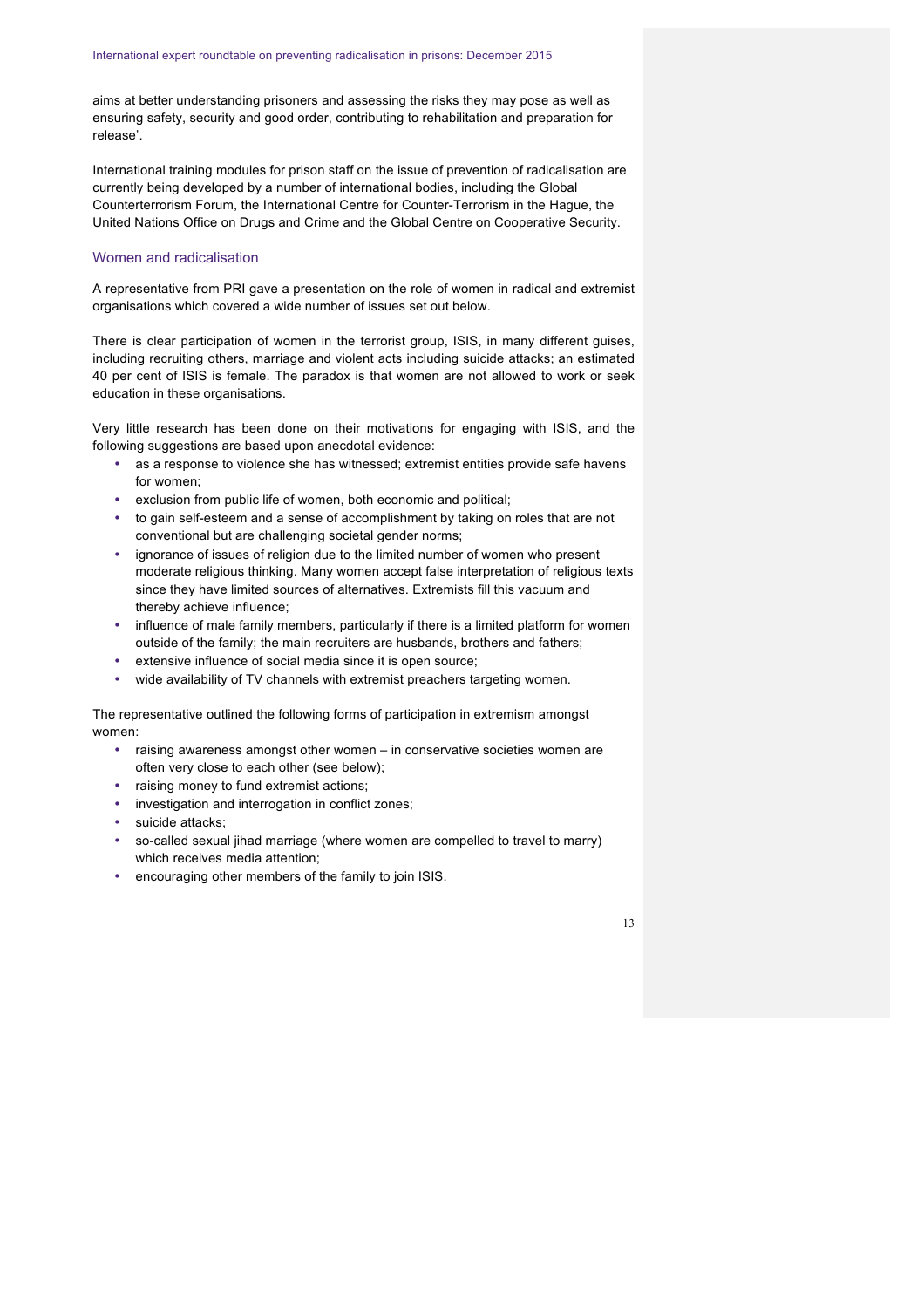The means of extremism used by women are not different from those used by men, but it can be harder to monitor or oversee extremist women since they often operate in closed circles with very limited contact with the external world. Limited external contact may include, for example, choosing to educate their children at home and not in mainstream schooling.

If a woman has been convicted of an extremist offence, it can be very challenging to rehabilitate and reintegrate her owing to the stigma she is likely to face from her family and community and the risk of revenge. There are very few rehabilitation programmes specifically for women. Classification is also an issue as women are held in mixed dormitories in some countries, with little classification. The UN Bangkok Rules<sup>9</sup> are silent on the question of female extremist prisoners and there is a need for specific guidance.

There is a need for women to participate in the design of rehabilitation programmes in prisons and generally for more women scholars to study moderate Islam.

During the discussion following the presentation, it was remarked that:

- There is very little experience in Europe of women as violent extremist prisoners and this is an area where more focus is needed. The gender-specific treatment of women engaged in violent extremism is not referred to in the Council of Europe *Guidelines* (nor in the *Rome Memorandum*).
- It is important to be aware that women may be pressured into offending by male family members and that a defence of duress or self-defence should be available to them, ie. are they victims or offenders?
- For those women who were compelled to travel to marry (so-called sexual jihad), it is very important to understand that they are victims of sexual violence who are in need of psychological treatment, otherwise the trauma may lead to increased extremism and suicide attacks. They are often young girls and it can be harder to address their needs as radicalised adults unless there are gender-sensitive interventions.
- In KSA there are very low numbers of radicalised women − they are held in womenonly prisons staffed by female prison employees. Although the sample is too small for statistical analysis, nearly all were influenced by their families.
- In Europe too, the numbers are very low so low that they would most likely be in isolation if held separately. However, this is seen as a growing issue and it is interesting that they are active in different ways to men. This is on the agenda for the Radicalisation Awareness Network for 2016.

 $\overline{a}$ 



<sup>&</sup>lt;sup>9</sup> The United Nations Rules for the Treatment of Female Prisoners and Non-Custodial Measures for Women Offenders (the 'Bangkok Rules') were adopted by the UN General Assembly in 2010.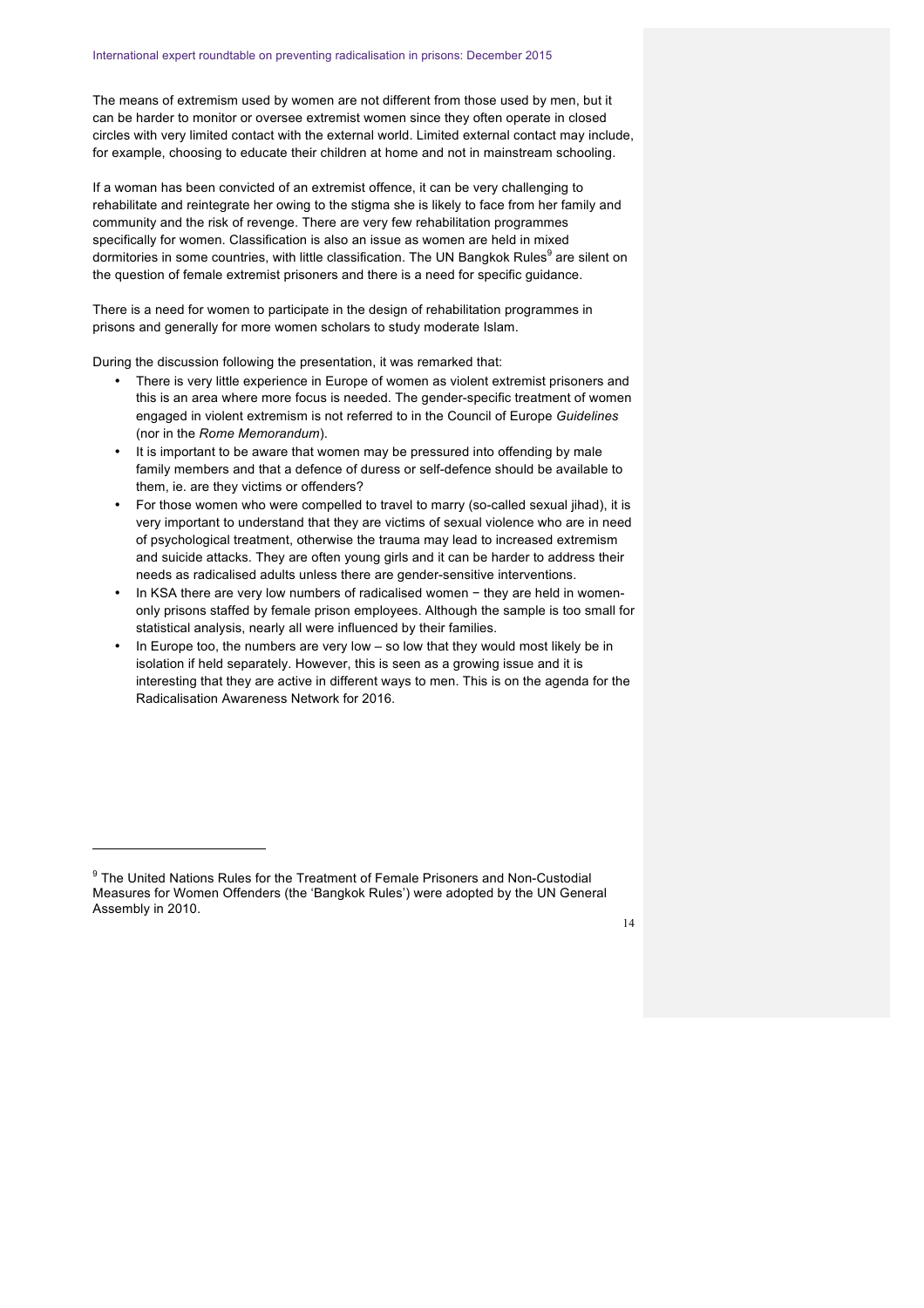'*Young offenders may be particularly vulnerable to radicalisation. In order to avoid the negative effects of imprisonment, sanctions and measures in the community shall be considered first. Additional efforts and resources shall be allocated for working with these offenders*.'

Source: The Council of Europe's *Guidelines for Prison and Probation Services regarding Radicalisation and Violent Extremism* 

Children and radicalisation

'*Children are still being constructed and are easier to influence - they need rehabilitation'*. Participant, Jordan

A representative from PRI commented that:

- Whether we are talking about children who arrive already radicalised in prison or whether they are particularly vulnerable to radicalisation whilst in prison, the focus of the treatment they receive whilst in prison must be on rehabilitation not punishment. If we consider first children who are arrested for ordinary offences, for example theft and crimes associated with survival – why might they be vulnerable to radicalisation in prison?
	- o It is hard to underestimate how frightening the experience of detention can be for children however much bravado they may show. Associating with groups or strong individuals can be an opportunistic attempt to find security and safety. Given that this is opportunistic, it is also possible that such relationships finish when they no longer serve their purpose, ie. when the child leaves detention.
	- o Children in some jurisdictions are still routinely held in detention alongside adults, which carries a multitude of risks, including the risk of radicalisation. Separation from adults is an essential human right standard and from it flows the importance of adequate birth registration and documentation.
	- o Because of their stage of development, the negative effects of being separated from family, friends, education and a normal social environment are very acute for children.

However, the risk of radicalisation should not be overstated and normal feelings of insecurity, uncertainty and fear on arrival in prison should not be viewed through the prism of radicalisation risk. Assessments must be nuanced and avoid over-simplification.

- What about children arrested for terrorist or politically motivated offences?
	- o Terrorist activity and political unrest can put huge stress on juvenile justice systems: children may be seen as easy targets for arrest and intelligence by security forces; or they may be tried in adult or military courts and deprived of crucial safeguards such as their right to a lawyer. But if normal safeguards protecting the rights of children in conflict with the law crumble in the face of terrorist activity and/or are put to one side in the name of national security,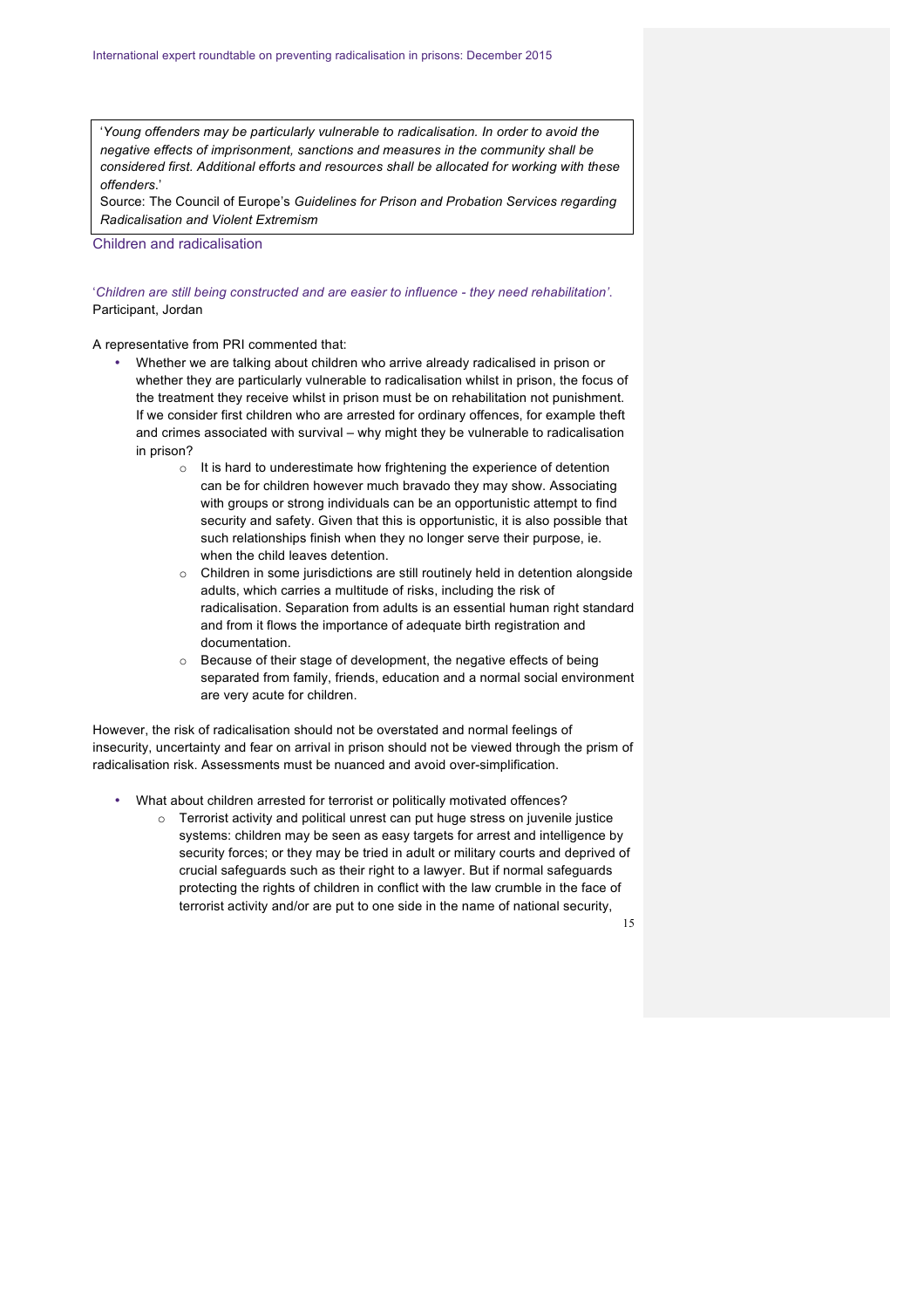then we have to ask if this serves to create additional grievance and alienation amongst children and young people and is in fact counterproductive.

- o Even if a state of emergency has been declared, it is not possible to derogate from the UN Convention on the Rights of the Child and so all exceptional legal regimes responding to terrorism need to have explicit provisions regarding the treatment of under-18s which must comply with the Convention.
- o One participant noted that children are capable of committing truly horrendous crimes and should be held accountable, but that this must be within the context of their capacity for rehabilitation. For example, international standards are clear that children cannot be subject to the death penalty or to a life sentence without the prospect of parole. Sentencing procedures must be individualised and proportionate both to the nature of the offence and to the child's background and characteristics.
- What sort of preventing and combating measures might be beneficial for children?
	- o Children are exceptionally capable of rehabilitation. We use this term a great deal and it can mean different things, but some of its facets include: building constructive trust based relationships with staff; and developing a sense of optimism about the child's future upon release through developing education, training and employment and connections with family and friends (so long as this is in the child's best interests). Furthermore, there is likely to be a strong rehabilitative effect in maintaining contact with other children which suggests that segregation may not be beneficial. Decisions on segregation should be made based upon risk analysis.

During the discussion participants noted that:

- Rehabilitation of children needs a long timeframe. While a focus on sports is often the default option, it is not sufficient and a focus on arts, theatre and music is also needed.
- The experience in Morocco was that radicals target the most intelligent children and groom them to become future leaders.
- UNICEF has emphasised the importance of diversion and pointed out that five countries in the region (Jordan, Sudan, Morocco, Tunisia and Egypt) had national plans of action for diversion in place. Such diversion is not a soft option even for serious offences and it is challenging to compensate both the victim and the community.

# **Final outcomes and recommendations for future action**

Participants concluded the roundtable by agreeing to the following action points.

1. An approach to preventing radicalisation that focuses on security alone is not sufficient. Any approach must be grounded in international human rights law and standards, the rule of law, democracy and justice.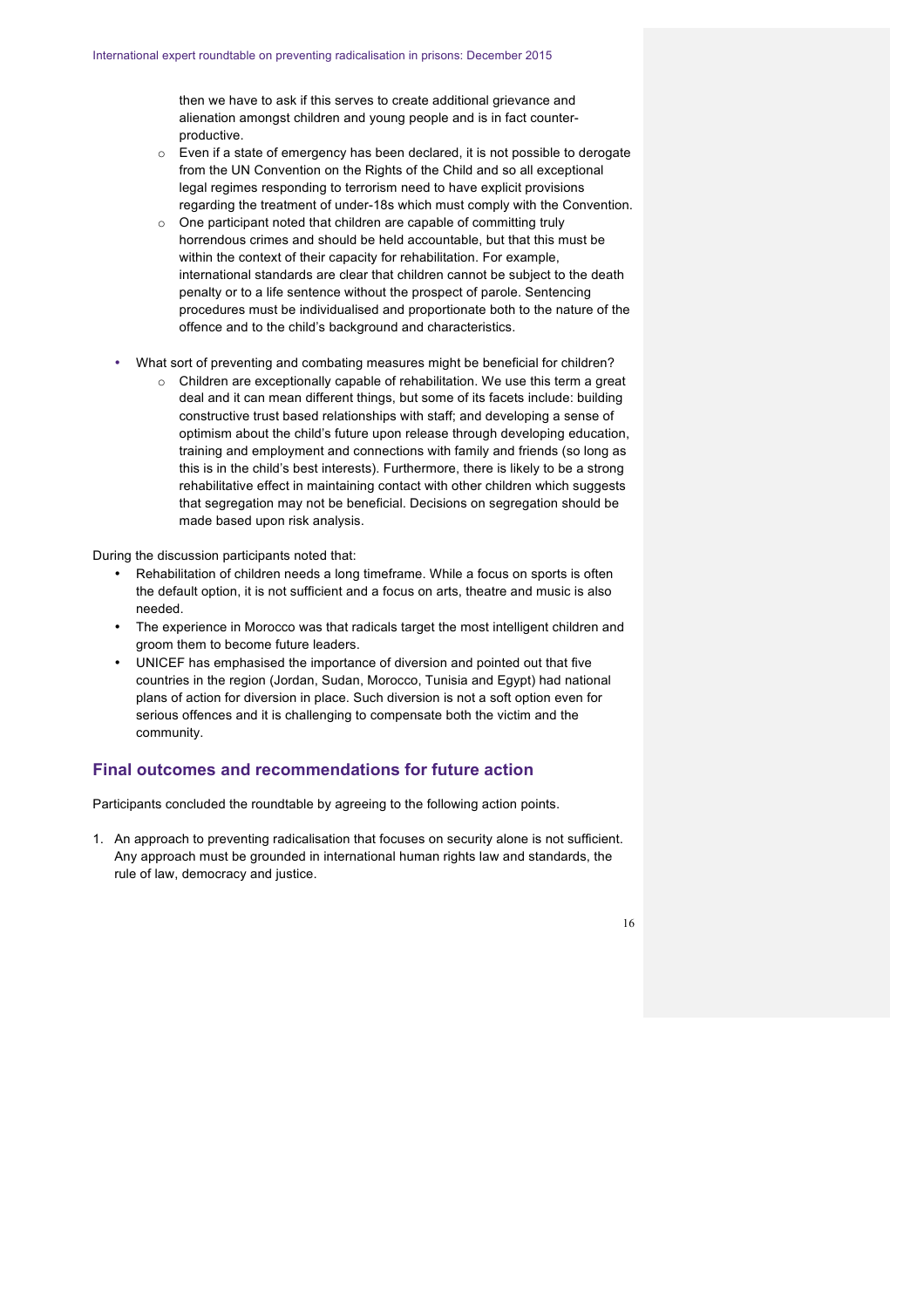- 2. More research is needed to analyse and determine the magnitude and scope of radicalisation in prisons worldwide, as well as documentation and promotion of good practice models.
- 3. Counter radicalisation and violent extremist programmes should be part of an overall prison reform plan that includes: ensuring that good prison management standards and practices are in place; proper filing and classification systems; improving prison conditions and services, including infrastructure and living conditions; and efficient and comprehensive rehabilitation programmes for prisoners.
- 4. Prison reform should not be dealt with in isolation. A coherent and comprehensive criminal justice reform strategy that reflects the complexity of the justice system and the interconnected nature and relations between the different institutions and actors of the system should be developed. Justice reform should ensure that detainees are not held in pre-trial detention for long periods of time, and the adoption of alternatives to imprisonment as a tool for reducing prison overcrowding should be adopted.
- 5. All governmental entities engaged in preventing violent extremism should cooperate closely together (including, for example, the police, judiciary, prosecution, prisons, intelligence agencies and health services).
- 6. International collaboration and exchange of experiences are a necessity given that violent extremist crimes transcend borders.
- 7. Prison staff must be carefully selected and trained to be able to recognise signs of radicalisation, understand and respond to the complexities of reintegration and rehabilitation measures, as well as to secure their own safety and the safety of inmates.
- 8. Relevant tools must be developed to aid assessment and classification of prisoners. These should take into account the capacity and the available resources of the penitentiary system and respond to the local context and the size of the problem.
- 9. Training and teaching curricula on human rights-based approaches to address the treatment of this group of prisoners must be developed for teaching in prison academies and training centres.
- 10. Gender-sensitive rehabilitation and reintegration programmes should be developed that take into account the history behind women's involvement in violent extremist acts, including personal experiences, such as if they have been subject to sexual or other abuse.
- 11. Child-friendly programmes for children who might be recruited whilst in detention or who are already radicalised should be developed. These programmes must focus on rehabilitating and protecting children from exploitation. Additionally, programmes should take into account children accompanying their mothers in detention, and children who are born as a result of rape by violent extremist groups.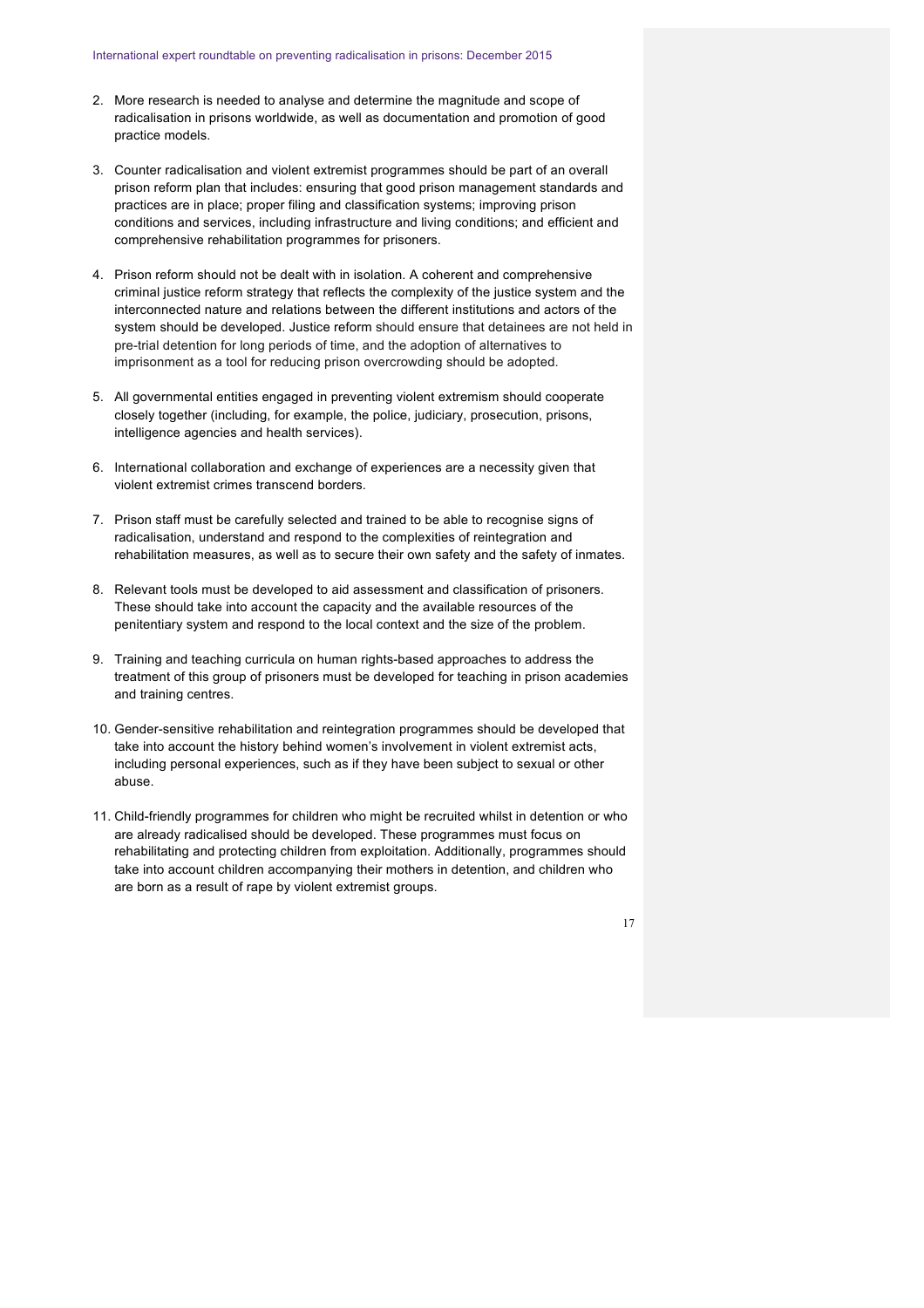- 12. Post-release after-care programmes should be developed to respond to the specific characteristics of this group of prisoners, with the aim of reducing the likelihood of recidivism.
- 13. Civil society should work closely with regional mechanisms such as the African Union and the Arab League to help develop standards further in this area.

# **Further reading**

# Guidance on policy

United Nations Secretary-General, *Plan of Action to Prevent Violent Extremism*, 15 January 2016. See: https://www.un.org/counterterrorism/ctitf/en/plan-action-prevent-violentextremism <accessed 14 April 2016>.

Council of Europe, *Guidelines for Prison and Probation Services regarding Radicalisation and Violent Extremism*, 2015.

Global Counterterrorism Forum, *Rome Memorandum on Good Practices for Rehabilitation and Reintegration of Violent Extremist Offenders*, 7-8 June 2012.

Her Majesty's Government (UK), *Extremism Risk Guidelines: ERG 22+ Structured Professional Guidelines for Assessing Risk of Extremist Offending*, National Offender Management Service, 2011.

### **General**

Angell A and Gunaratna R, *Terrorist Rehabilitation: The US Experience in Iraq*, CRC Press, 2011.

Bjørgo T (ed.), *Root Causes of Terrorism. Myths, reality and ways forward,* London: Routledge, 2005.

International Centre for Counter-Terrorism (ICCT), *Roundtable Expert Meeting & Conference on Rehabilitation and Reintegration of Violent Extremist Offenders Core Principles & Good Practices*, Background Paper, February 2012.

International Centre for the Study of Radicalisation and Political Violence, *Prisons and Terrorism: Radicalisation and De-radicalisation in 15 Countries*, 2010.

Nyoka J, 'Prison radicalization and its impact to Tanzanian prisons', *Daily News (Tanzania),* 12 December 2015. http://www.dailynews.co.tz/index.php/columnist/45009-prisonradicalization-and-its-impact-to-tanzanian-prisons <accessed 14 April 2016>.

Pressman D E and Flockton J, *Calibrating risk for violent political extremists and terrorists: the VERA 2 structured assessment, The British Journal of Forensic Practice*, 14: pp237-251, 2012.